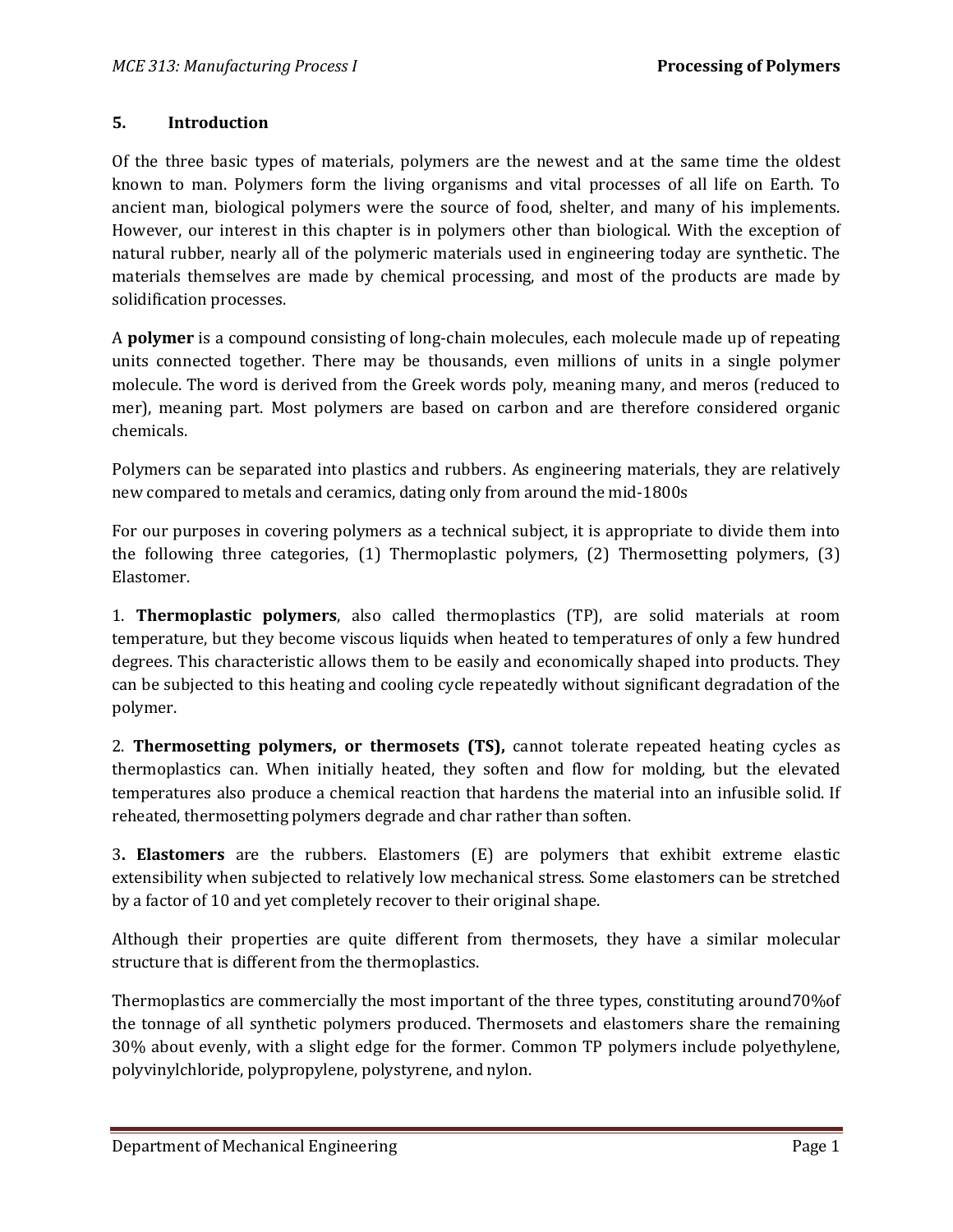Examples of TS polymers are phenolics, epoxies, and certain polyesters. The most common example given for elastomers is natural (vulcanized) rubber; however, synthetic rubbers exceed the tonnage of natural rubber.

The growth in applications of synthetic polymers is truly impressive. On a volumetric basis, current annual usage of polymers exceeds that of metals. There are several reasons for the commercial and technological importance of polymers:

- i. Plastics can be formed by molding into intricate part geometries, usually with no further processing required. They are very compatible with net shape processing.
- ii. Plastics possess an attractive list of properties for many engineering applications where strength is not a factor: (1) low density relative to metals and ceramics; (2) good strengthto-weight ratios for certain (but not all) polymers; (3) high corrosion resistance; and (4) low electrical and thermal conductivity.
- iii. On a volumetric basis, polymers are cost-competitive with metals.
- iv. On a volumetric basis, polymers generally require less energy to produce than metals.
- v. This is generally true because the temperatures for working these materials are much lower than for metals.
- vi. Certain plastics are translucent and/or transparent, which makes them competitive with glass in some applications.
- vii. Polymers are widely used in composite materials

On the negative side, polymers in general have the following limitations: (1) strength is low relative to metals and ceramics; (2)modulus of elasticity or stiffness is also low—in the case of elastomers, of course, this may be a desirable characteristic; (3) service temperatures are limited to only a few hundred degrees because of the softening of thermoplastic polymers or degradation of thermosetting polymers and elastomers; (4) some polymers degrade when subjected to sunlight and other forms of radiation; and (5) plastics exhibit viscoelastic properties, which can be a distinct limitation in load bearing applications.

# **5.1 Fundamentals of Polymer Science and Technology**

Polymers are synthesized by joining many small molecules together to form very large molecules, called macromolecules, that possess a chain-like structure. The small units, called monomers, are generally simple unsaturated organic molecules such as ethylene  $(C_2H_4)$ . The atoms in these molecules are held together by covalent bonds; and when joined to form the polymer, the same covalent bonding holds the links of the chain together. Thus, each large molecule is characterized by strong primary bonding. Synthesis of the polyethylene molecule is depicted in Figure 8.1. As we have described its structure here, polyethylene is a linear polymer; its mers form one long chain.

A mass of polymer material consists of many macromolecules; the analogy of a bowl of just-cooked spaghetti (without sauce) is sometimes used to visualize the relationship of the individual molecules to the bulk material. Entanglement among the long strands helps to hold the mass together, but atomic bonding is more significant. The bonding between macromolecules in the mass is due to van der Waals and other secondary bonding types.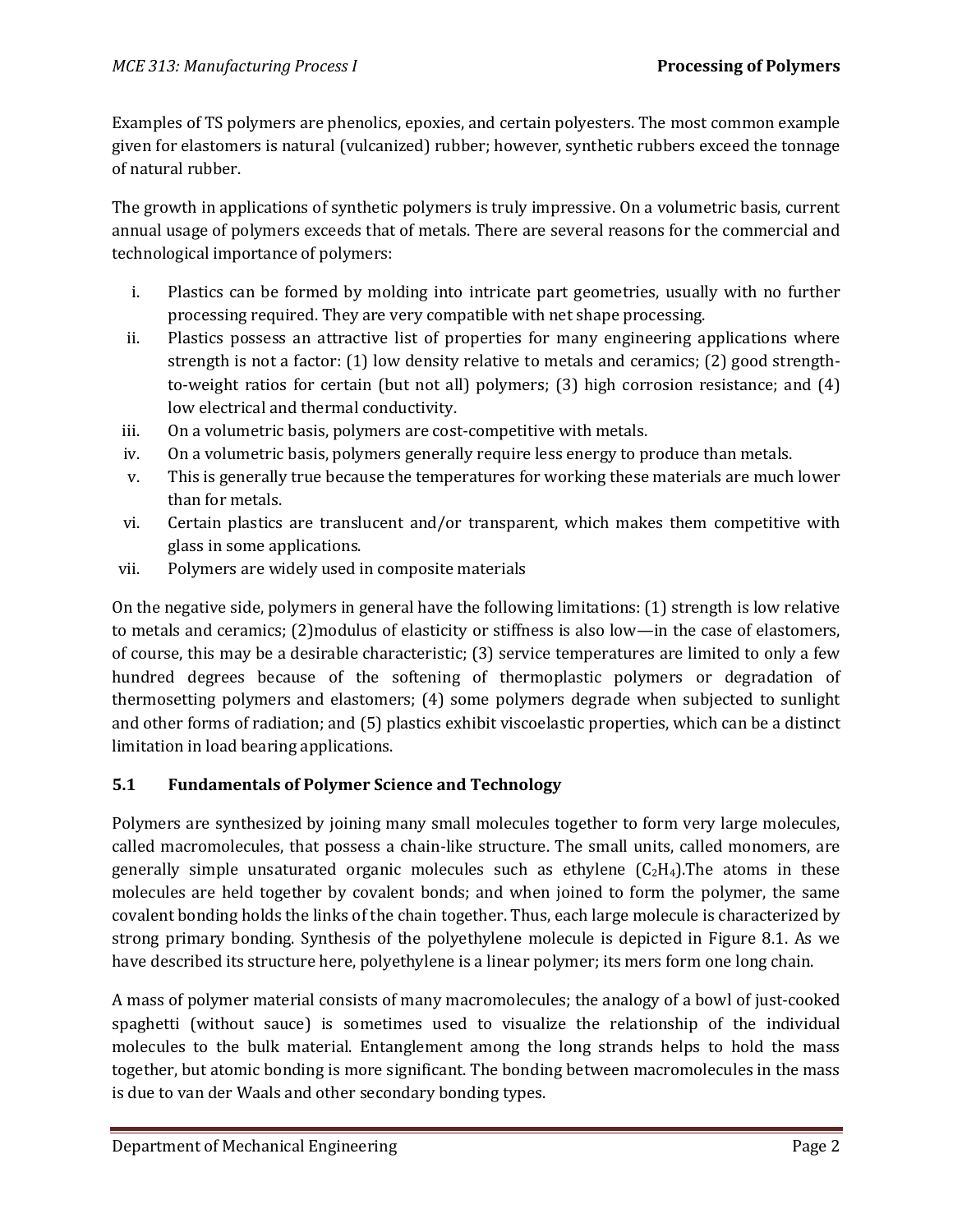Thus, the aggregate polymer material is held together by forces that are substantially weaker than the primary bonds holding the molecules together. This explains why plastics in general are not nearly as stiff and strong as metals or ceramics.

When a thermoplastic polymer is heated, it softens. The heat energy causes the macromolecules to become thermally agitated, exciting them to move relative to each other within the polymer mass (here, the wet spaghetti analogy loses its appeal). The material begins to behave like a viscous liquid, viscosity decreasing (fluidity increasing) with rising temperature.

### **5.1.1 Polymerization**

As a chemical process, the synthesis of polymers can occur by either of two methods:

(1) addition polymerization and (2) step polymerization. Production of a given polymer is generally associated with one method or the other.

**Addition Polymerization:** In this process, exemplified by polyethylene, the double bonds between carbon atoms in the ethylene monomers are induced to open so that they join with other monomer molecules. The connections occur on both ends of the expanding macromolecule, developing long chains of repeating mers. Because of the way the molecules are formed, the process is also known as chain polymerization. It is initiated using a chemical catalyst (called an initiator) to open the carbon double bond in some of the monomers.

These monomers, which are now highly reactive because of their unpaired electrons, then capture other monomers to begin forming chains that are reactive. The chains propagate by capturing still other monomers, one at a time, until large molecules have been produced and the reaction is terminated. The entire polymerization reaction takes only seconds for any given macromolecule. However, in the industrial process, it may take many minutes or even hours to complete the polymerization of a given batch, since all of the chain reactions do not occur simultaneously in the mixture.

#### **5.2 Plastics Processing**

Because of the properties of polymers it is possible to mould them and change their shape using a number of different repetitious manufacturing processes.

The most important of these are extrusion, injection moulding, blow moulding, vacuum forming, extrusion blow moulding, rotational moulding, calendaring, foaming and compression moulding.

#### **Extrusion**

Extrusion is a process that can be compared to squeezing toothpaste out of a tube. Thermoplastic granules are forced through a heated barrel and the fused polymer is then squeezed through a die that is the profile of the extruded component.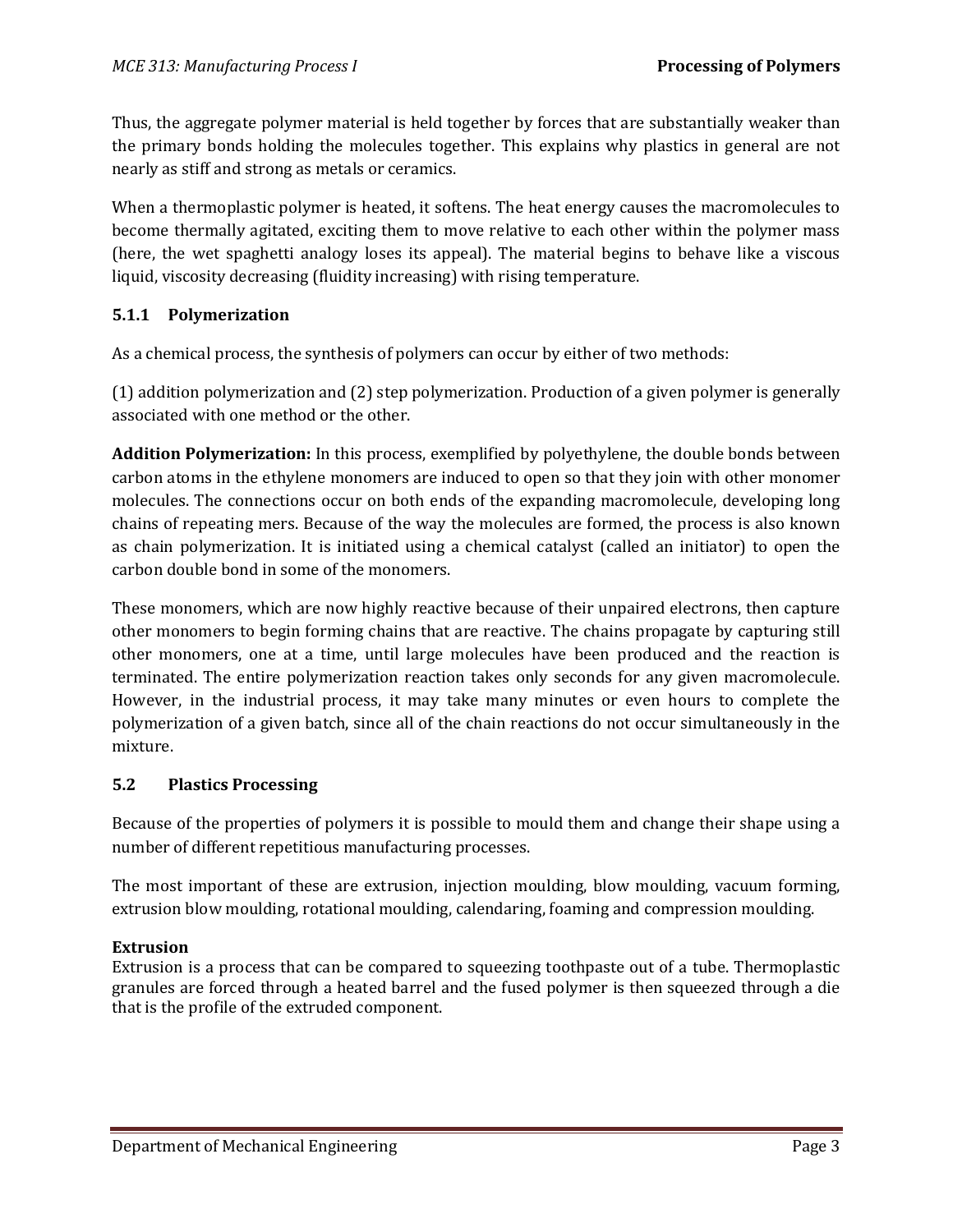

**Extruding a pipe** 

The extrusion is cooled by water or air as it leaves the die and is finally cut to the required length. The shape of the die can be varied from a simple hole with a centrally supported core to produce tubes such as pipes, to very complex sections for curtain tracks or hollow window frames.

#### **Blow moulding**

Blow moulding is a simple process where compressed air is introduced underneath a warmed sheet of thermoplastic material forcing the material into a mould cavity, or allowing it to expand freely into the shape of a hemisphere.

It is a good way of forming large domes, which when made out of clear acrylic sheet are often used in shop displays.



Blow moulding

## **Vacuum forming**

This is a very common manufacturing process used, for example, to make a range of plastics packaging. Think of the boxes sandwiches come in, or the inner in a chocolate box, or your acrylic bath. It is really the opposite of blow moulding. Instead of the warmed plastic sheet being forced into a mould by air pressure, in vacuum forming the air is drawn out from under the softened plastic sheet, so it is forced over or into a mould by atmospheric pressure.

Vacuum forming is a very common and effective way of producing complex shapes in thermoplastic sheeting.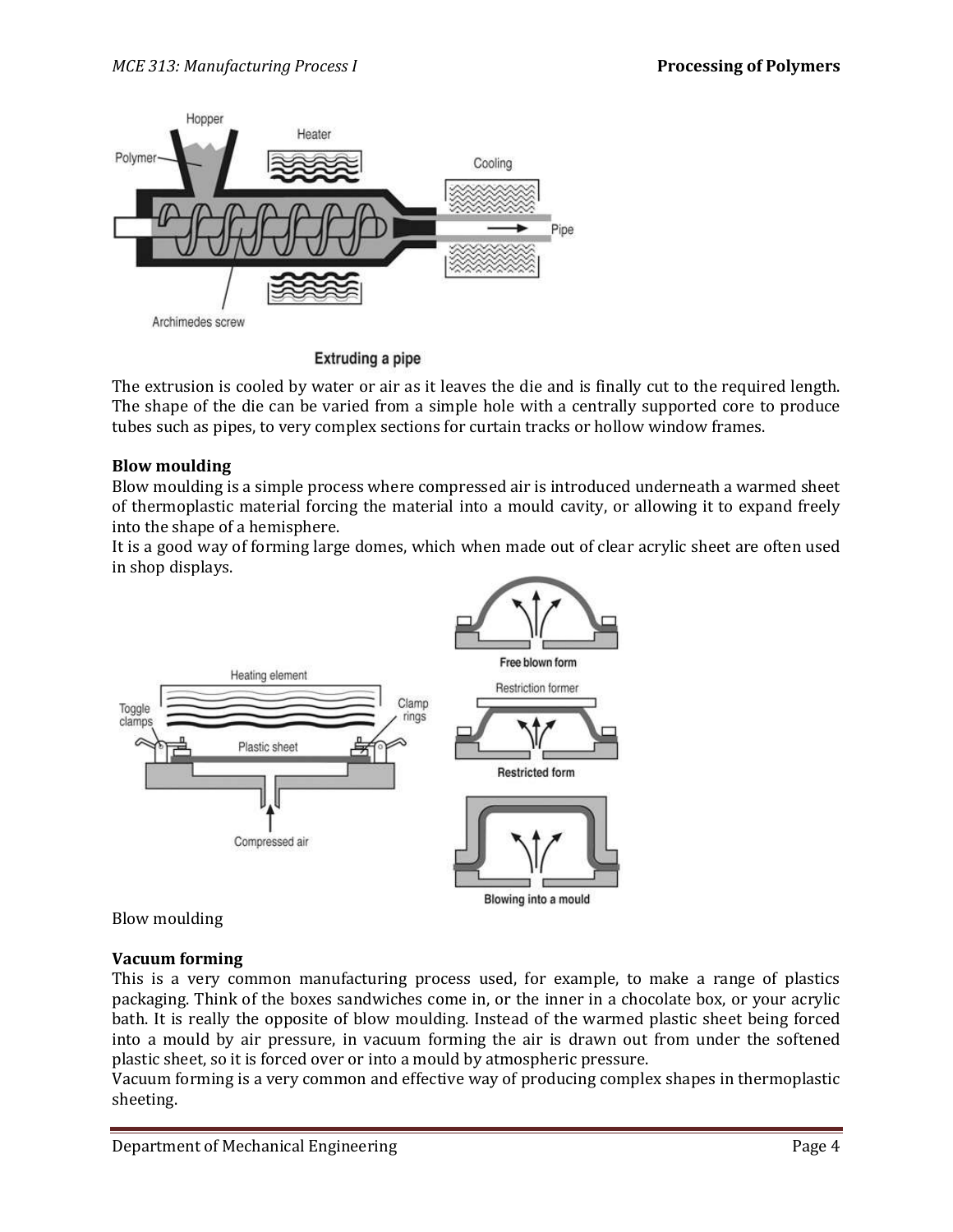

#### **Extrusion blow moulding**

This is a combination of extrusion and blow moulding and is often used where the article to be made has a narrow neck, such as a bottle. The plastic material is first extruded as a tube shape into an open die. The die is then closed to seal the ends of the tube and air is blown in forcing the plastic tube to take up the shape of the die cavity. As the material is extruded first and then blow moulded, the process is known as extrusion blow moulding.



#### **Injection Moulding**

This process is one of the most common of all plastics manufacturing processes. The polymer, in granule form, is heated until fused and forced into a closed mould. Because of the viscous (thick, syrupy) nature of the fused polymer, very high pressures are needed to make it flow, which means that the machine and mould have to be very strong to withstand the forces involved.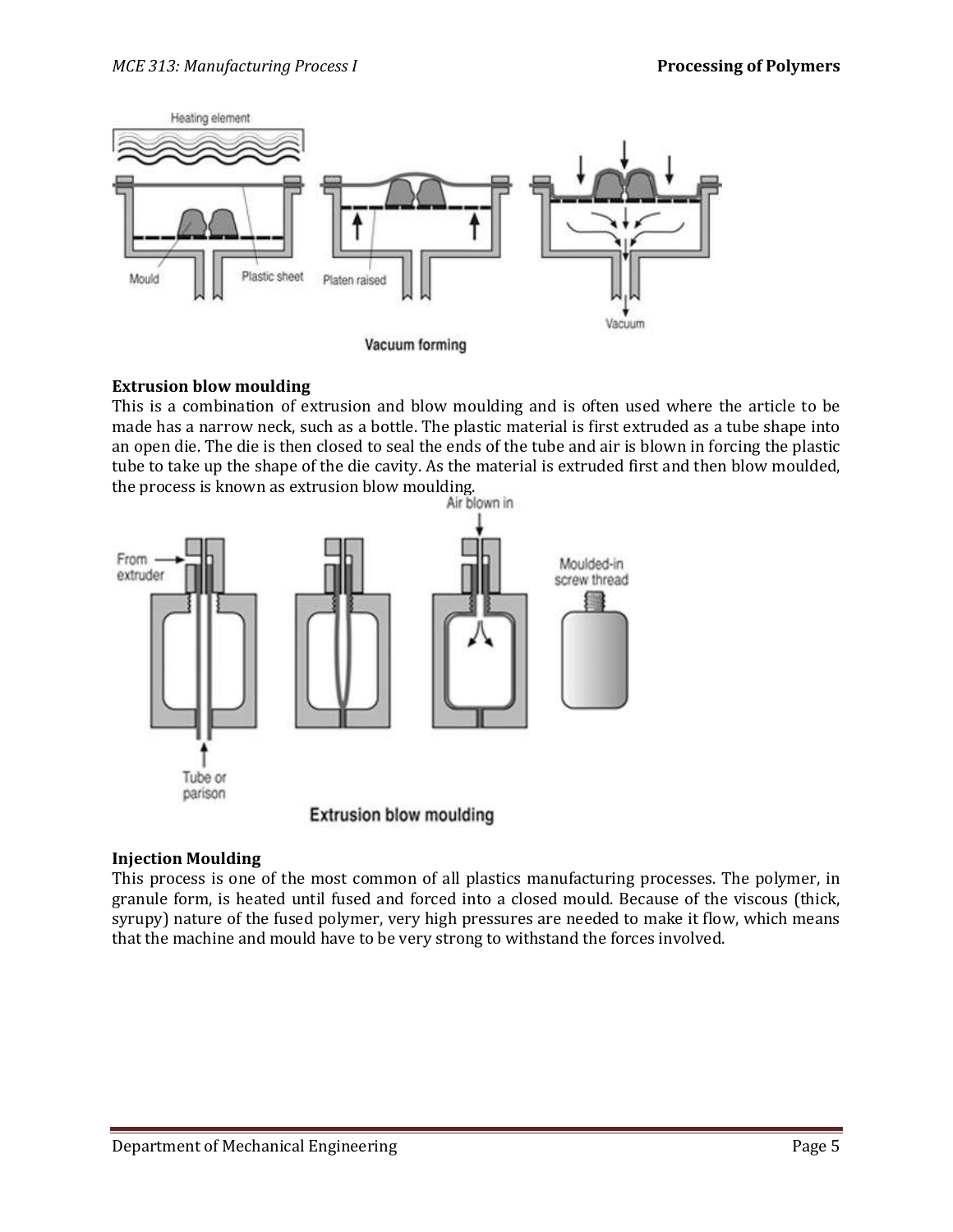

A typical industrial injection moulding machine uses a screw to force the granules along a heated barrel, and when the granules become fused the screw is used as a plunger to force the polymer into the mould. The moulds are usually made from high-grade steel to withstand the forces involved and must also be highly polished to produce a very good finish on the product, as any scratches will show up in the moulded plastic surface. Because of the ability of the plastic to show even the smallest of marks very fine detail can be cut into the surface of the mould, for example in the form of trade marks, lettering or textures.

#### **Rotational Moulding**

Rotational moulding is used to produce hollow thermoplastic products such as drums, storage tanks and litterbins. A carefully calculated amount of plastic is placed in a closed mould that is heated in an oven and rotated slowly around both a vertical and horizontal axes. The plastic material fuses and sticks to the hot mould surface, building up the required thickness. The mould is then gradually cooled by air or water while still rotating. The mould is opened, the finished product removed and the mould reloaded and closed for the next cycle. The time it takes to make one of the products is known as the product's cycle time.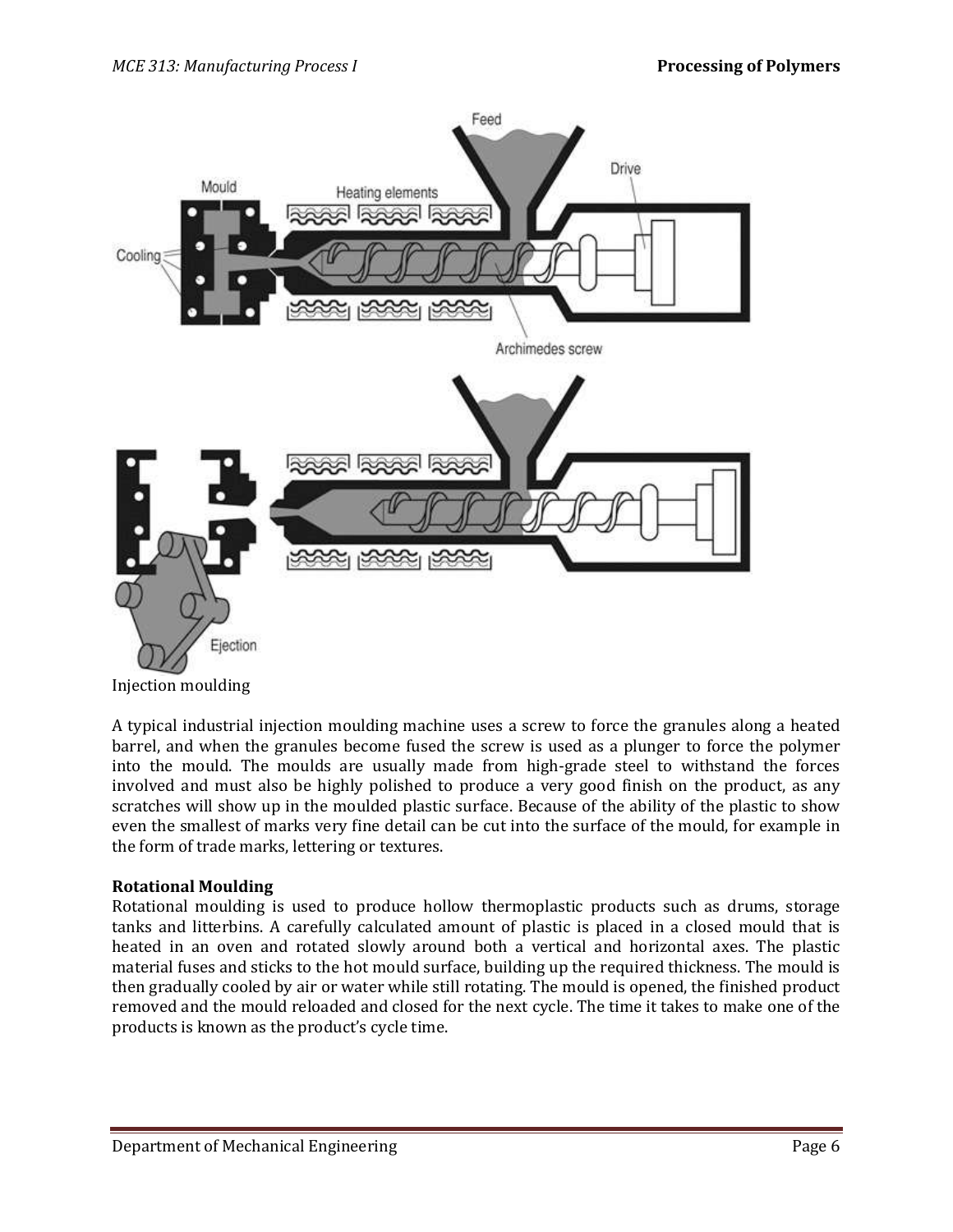

Rotational moulding

#### **Foaming**

Plastic foams used in packaging and the upholstery industry can be produced by using blowing agents that are mixed with the base polymer. When heated these agents release gas which form bubbles in the plastic. Another method is to inject compressed nitrogen gas into molten plastics during the moulding process. A third method is to freeze a gas within the plastics granules which then expands due in the heat of the moulding process.

#### **Calendering**

Calendering is used to produce plastic sheeting and products such as floor tiles, coated fabrics and coverings for car interiors. Fused thermoplastic is extruded on to heated rotating rollers that squeeze the material into a continuous sheet or film. The film is cooled by jets of air or water, before being cut to suitable lengths or loaded onto rolls.<br>Plasticised polymer

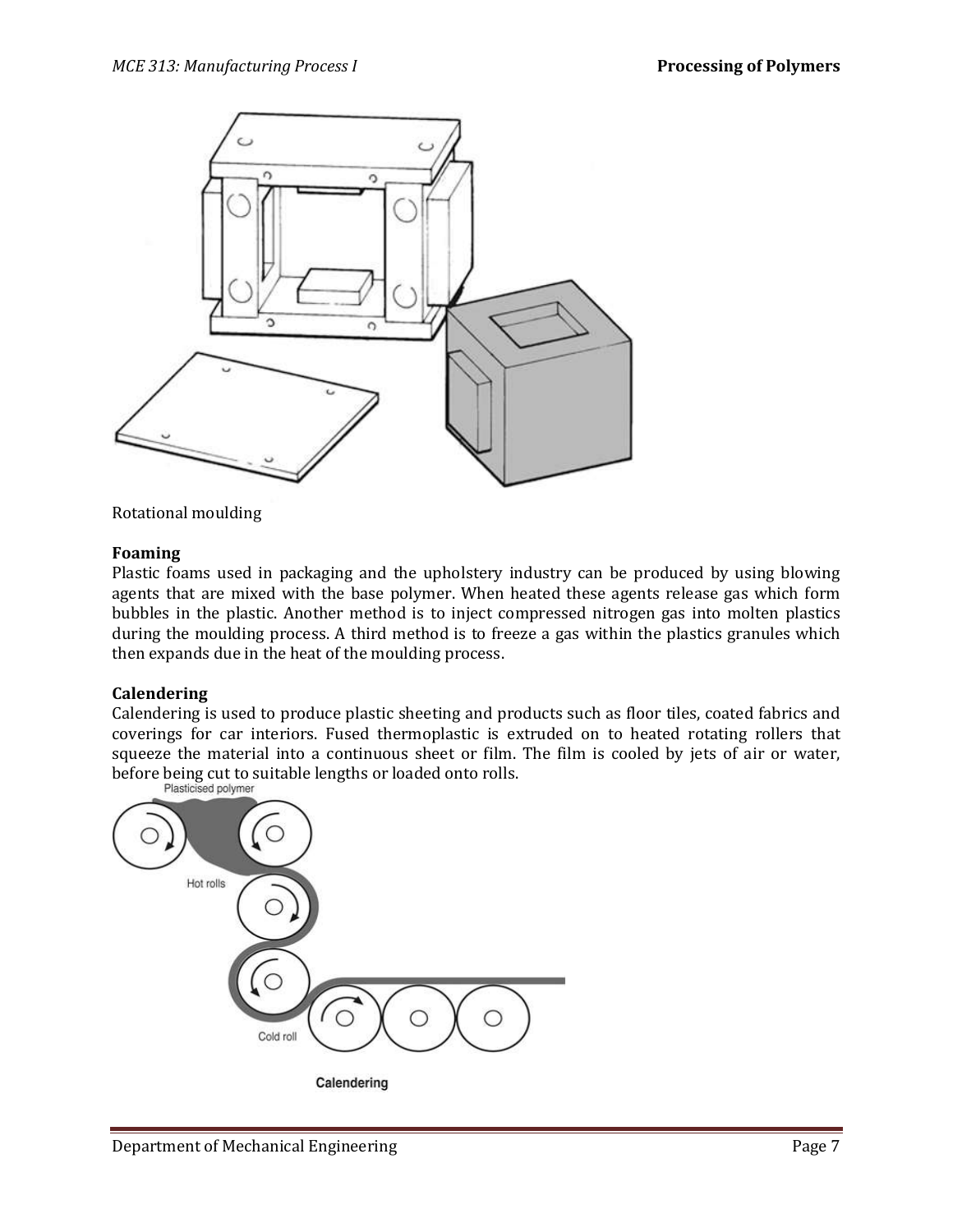#### **Compression moulding**

Compression moulding is one of the oldest manufacturing technologies associated with plastics and was used in 1854, for example, by Samuel Peck to make picture frames from shellac mixed with wood flour. The process is almost always used with thermosetting plastics. A carefully weighed amount of thermosetting polymer is placed into a preheated lower mould cavity. The mould is then closed by the placing of the upper half and subjected to further heat, and pressure provided by a press, often of several hundred tons capacity.

The pressure and heat causes polymerisation and the flow of the plasticized material within the mould.



# **Compression moulding**

Raw thermoplastic materials containing fillers may be compressed whilst cold into small blocks of predetermined weight called preforms. Using preforms in compression moulds saves having to weigh out powdered material each time the mould is filled and decreases the cycle time, as the preforms may be preheated.

A development of compression moulding is transfer moulding. In this process the thermosetting polymer is first loaded into a heating chamber above the mould cavity and allowed to polymerise. It is then squeezed through channels into the mould cavity by the action of a powerful press. Transfer moulding is used when complex mouldings are required and the polymer needs to flow quickly around the mould cavity.

Many plastic articles have metal parts included within them during the moulding process. These metal parts are called inserts, and may, for example, be in the form of captive nuts used in conjunction with bolts to hold other parts of the final product assembly. The inserts are placed in recesses in the lower mould either by hand or by using loading jigs before the polymer is introduced into the mould. Compression and transfer moulding are manufacturing techniques that lend themselves to the inclusion of moulded inserts. When inserts are used the technique is often termed insert moulding.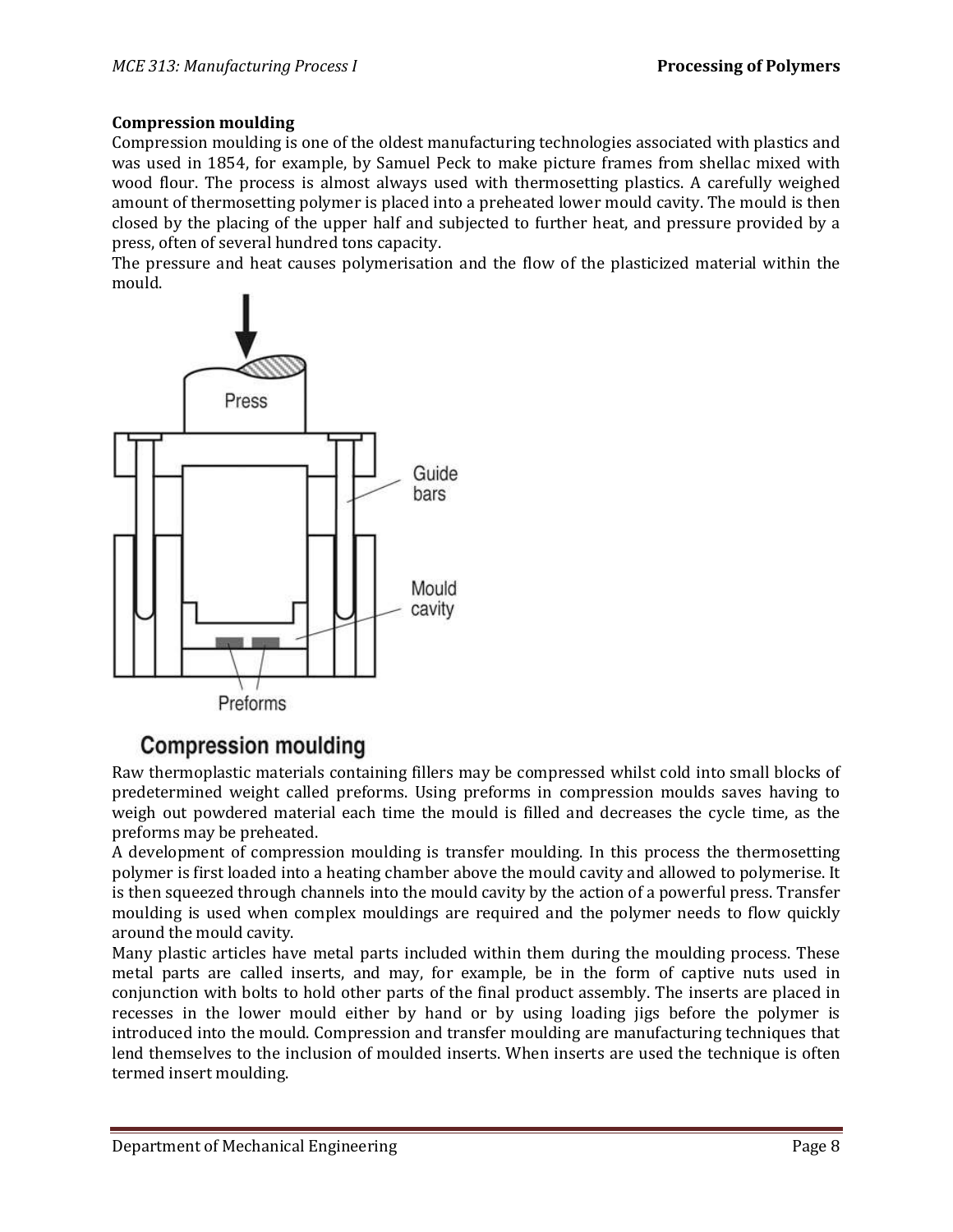#### **Plastics and the Environment**

There are three possible environmental problems to be considered. Firstly, plastics are mostly made from oil, natural gas or coal, and these are all limited natural resources that must be conserved. Secondly, the manufacture of plastics produces a lot of harmful pollutants which manufacturing companies need to deal with properly. Thirdly, old and unwanted plastics are not always easy to dispose of. Buried in landfill sites they will take a very long time to rot.

To reduce these problems plastics must be 'designed' (for example as biodegradable), manufactured, used and disposed of considerately.

The very properties, which have made plastics such a necessity to modern living, may well present problems once their useful life has finished. Plastics are used as paints, cable coverings and window frames as they do not rot, and they are therefore very difficult to degrade when their useful life is over.

Plastics which are used in motor vehicles are very durable and corrosion resistant which also means they are very resistant to degradation. Plastic food packaging increases the shelf life of foods, and provides a cheap, hygienic and very versatile range of wrappings. Although there are obvious advantages for the food industry, the huge increase in plastic packaging has greatly increased plastic waste, and consequently, litter.

In the manufacturing process a certain amount of waste plastics are produced as sprues and runners, (the inlets into injection moulds) and other forms of excess material. To reduce waste, this material can be reground and added back to new raw stock. Though this is possible with most thermoplastic materials, the same is not true for thermosetting materials as the addition of even quite small quantities of re-ground material can reduce the quality of the final mouldings.

Although plastic litter is very visible, the problem of plastics waste has to been seen in perspective. Plastic waste which does not degrade means it will not produce dangerous gases such as methane which can make landfill sites hazardous. This of course is no justification for simply dumping plastics waste and to ensure plastics are correctly disposed of alternative methods must be used.

Most plastics are made from petroleum and could be used as a fuel alternative, since many have an energy value similar to coal. Recycling by burning to produce energy would save raw materials such as crude oil and coal, and the gases produced through burning plastics are also valuable resources, which may be recycled.

An alternative way of recycling plastics is collection and reprocessing.

Although recycled materials might be inferior in quality, there is still a wide range of products where the quality is not an essential factor, such as dustbin bags. The main problem with recycling plastics is their collection and sorting.

Some very expensive machinery is needed to separate and wash the material, which is then granulated and reused in a similar range of applications to the original. Food packaging is an exception.

Plastics are increasingly used in the motor vehicle industry as they are light in weight, self coloured, impact resistant and readily shaped to make single integrated rather than fabricated components. The motor industries are therefore being pressured into providing recycling facilities for vehicles that have reached the end of their lives. The number of different plastics used is being reduced and those used are nowadays marked for identification. With the backing of the multinational motor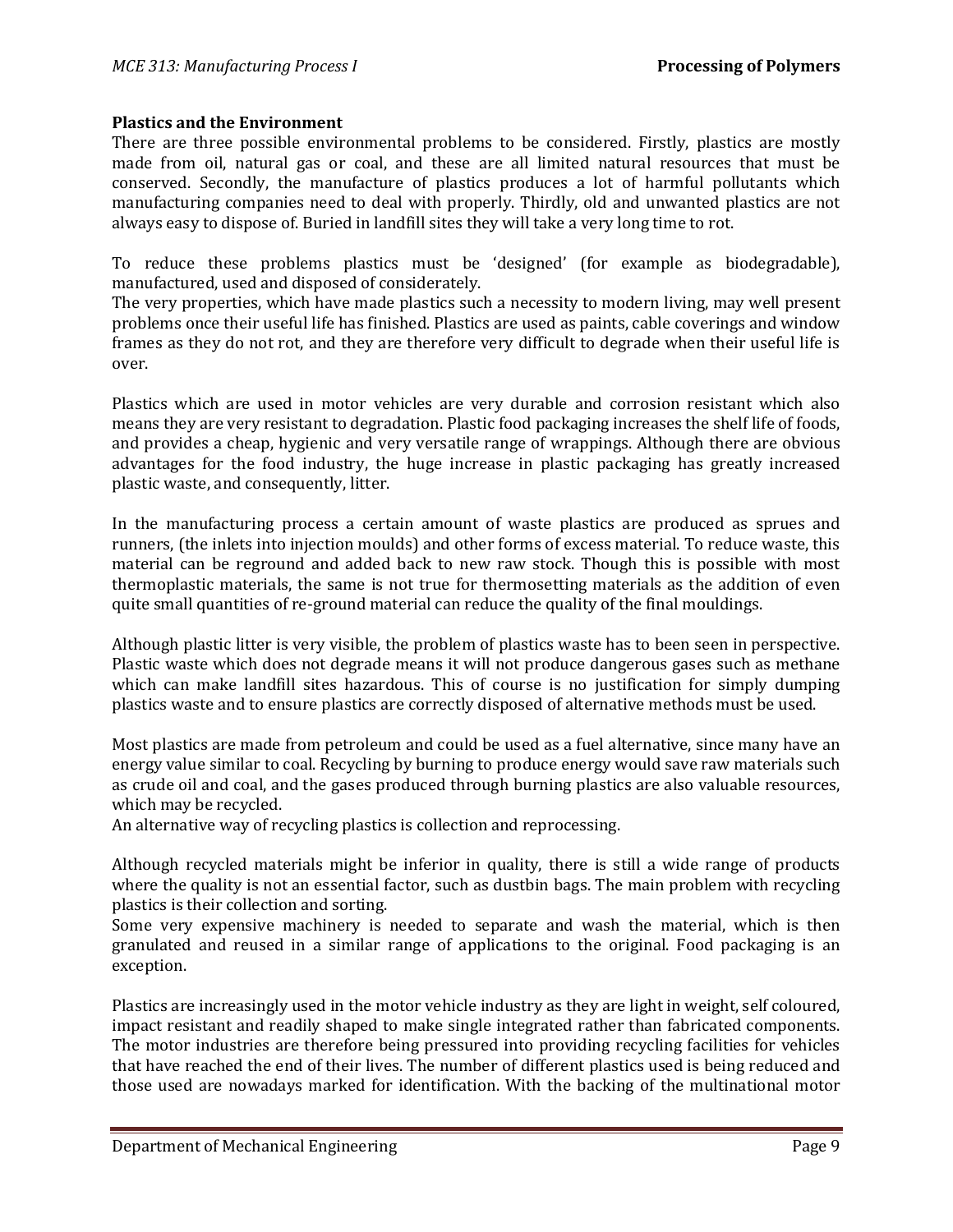companies, plastics recycling is being driven forward and new technologies are being developed which will eventually be used for domestic plastics waste.

#### **Common Plastics - their abbreviations, names and uses** *Thermoplastics*

*Acrylonitrile butadiene styrene ABS* Computer housings, car bumpers, camera bodies, telephones, suitcases.

*Cellulose acetate CA* Spectacle frames, toothbrush handles, packaging film.

*Polymethylmethacrylate PMMA Acrylic* Jewellery, display stands, shop signs, lenses, synthetic fibres.

*Polyamides Nylon* Clothing, gears, bearings, zips.

*Polycarbonate* Bullet proof shields, bottles, crash helmets.

*Polyethylene Polythene* Carrier bags, kitchen containers, children's toys.

*Polypropylene* Furniture, ropes, electric kettles, door handles, hinges.

*General purpose polystyrene GPPS* Packaging, jewellery.

*High impact polystyrene HIPS* Refrigerator inners, radio casings, yoghurt pots.

*Expanded Polystyrene* Insulation, packaging.

*Thermosetting plastics Casein* Buttons.

*Epoxy resins Araldite* Adhesives, coatings.

*Melamine formaldehyde Formica* Decorative laminates.

*Phenolic resin Bakelite* Electrical insulators, ashtrays, saucepan handles, toilet seats.